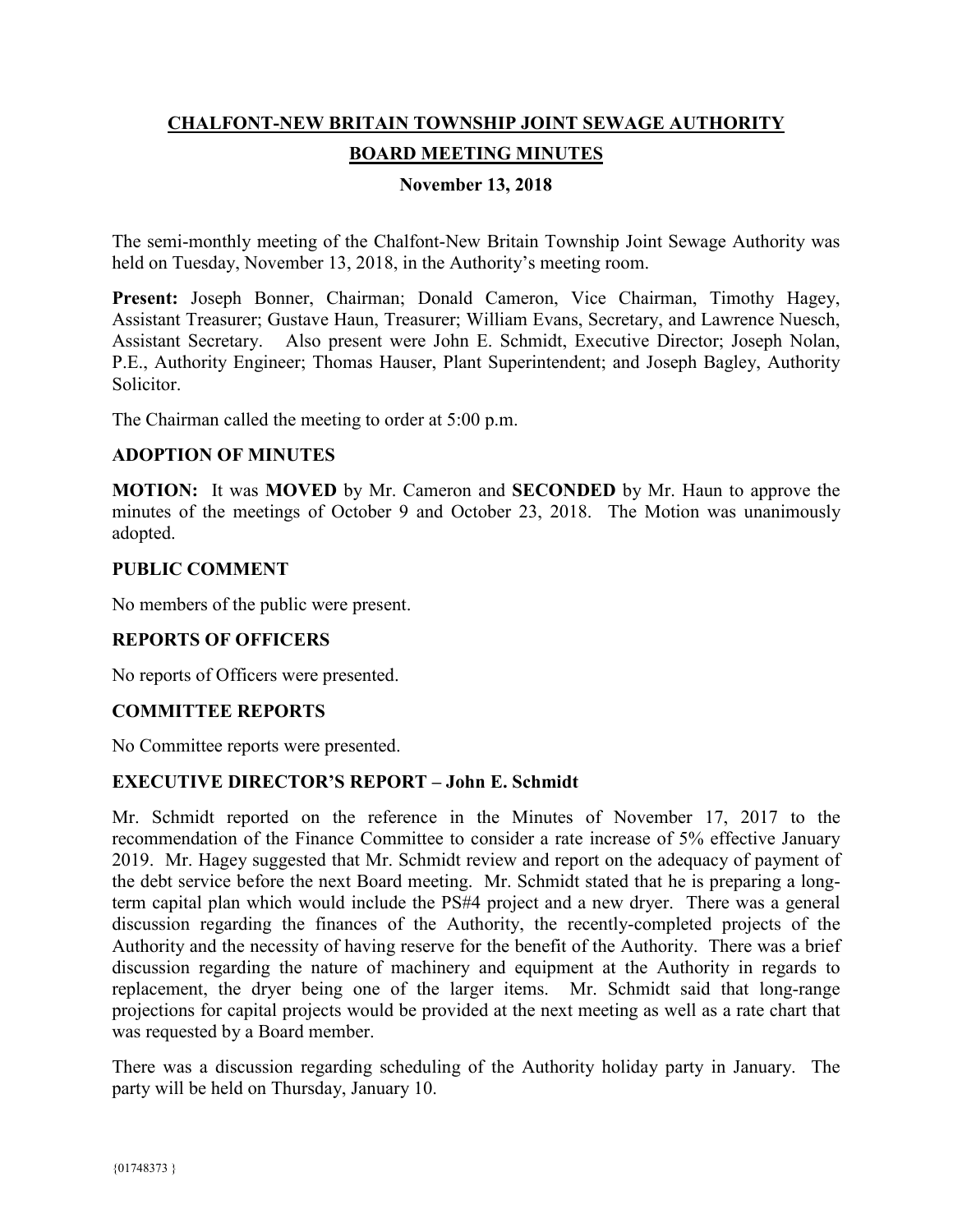Mr. Schmidt reported that the PMAA dinner scheduled for November has been cancelled. There was a brief discussion regarding cancellation of the dinner.

# **ENGINEER'S REPORT – Joseph Nolan, P.E.**

Mr. Nolan reported that he had received the two final pay estimates for Phase III. A partial payment is being made to the paving contractor. Some final paving has been completed (in front of the Administration Building). Mr. Nolan reported that temperatures (in relation to paving) are currently a problem because the temperatures fluctuate at this time of year. The paving contractor is going to attempt to finish the final paving in the next two weeks if the weather cooperates. If not, final paving will be put off until next year. Mr. Nolan reported that the paving contractor is doing a good job.

Mr. Nolan presented Requisition No. 191 for Capital Expenditures in the amount of \$27,765.44 representing costs for fencing at the Plant and replacement of a day tank for the generator. There was a brief discussion regarding work on the generator as part of Phase III but was undertaken directly by the Authority. Mr. Nolan recommended approval.

**MOTION:** It was **MOVED** by Mr. Haun and **SECONDED** by Mr. Hagey to approve Requisition No. 191 for Capital Expenditures in the amount of \$27,765.44. The Motion was unanimously adopted.

Mr. Nolan next presented Requisition No. 234 for Capital Improvements in the amount of \$19,946.69 representing permits and engineering for Phase III work. There were questions asked about the permits required from Doylestown Township (stormwater and building permit for the Administration Building).

**MOTION:** It was **MOVED** by Mr. Cameron and **SECONDED** by Mr. Haun to approve Requisition No. 234 for Capital Improvements in the amount of \$19,946.69. The Motion was unanimously adopted.

Mr. Nolan presented the Annual Report of the Authority Engineer. He reviewed with the Board the history of Authority construction programs, the historical upgrades to the Plant, historical expansion and permitting including the projects recently completed such as Phase III which was substantially completed in 2017-18. Mr. Nolan also reviewed wastewater treatment plant operations, recent conversion of facilities to sludge holding tanks, the new building construction, the new conveyor belt system and the new odor control system. Mr. Nolan also reviewed other plant operations, issuance of reports to DEP and the cost sharing with Bucks County Water and Sewer Authority. Mr. Nolan reported that it costs on average \$1.28 per 1,000 gallons of wastewater treated at the Plant. There was a discussion regarding the procedure for excess charges under the Operating Agreement between the Authority and BCW&SA.

Mr. Nolan also reviewed the payments estimated for 2018-19, sewer rental rates and insurance for the Authority.

Mr. Nolan will finalize and issue the Annual Report of the Engineer.